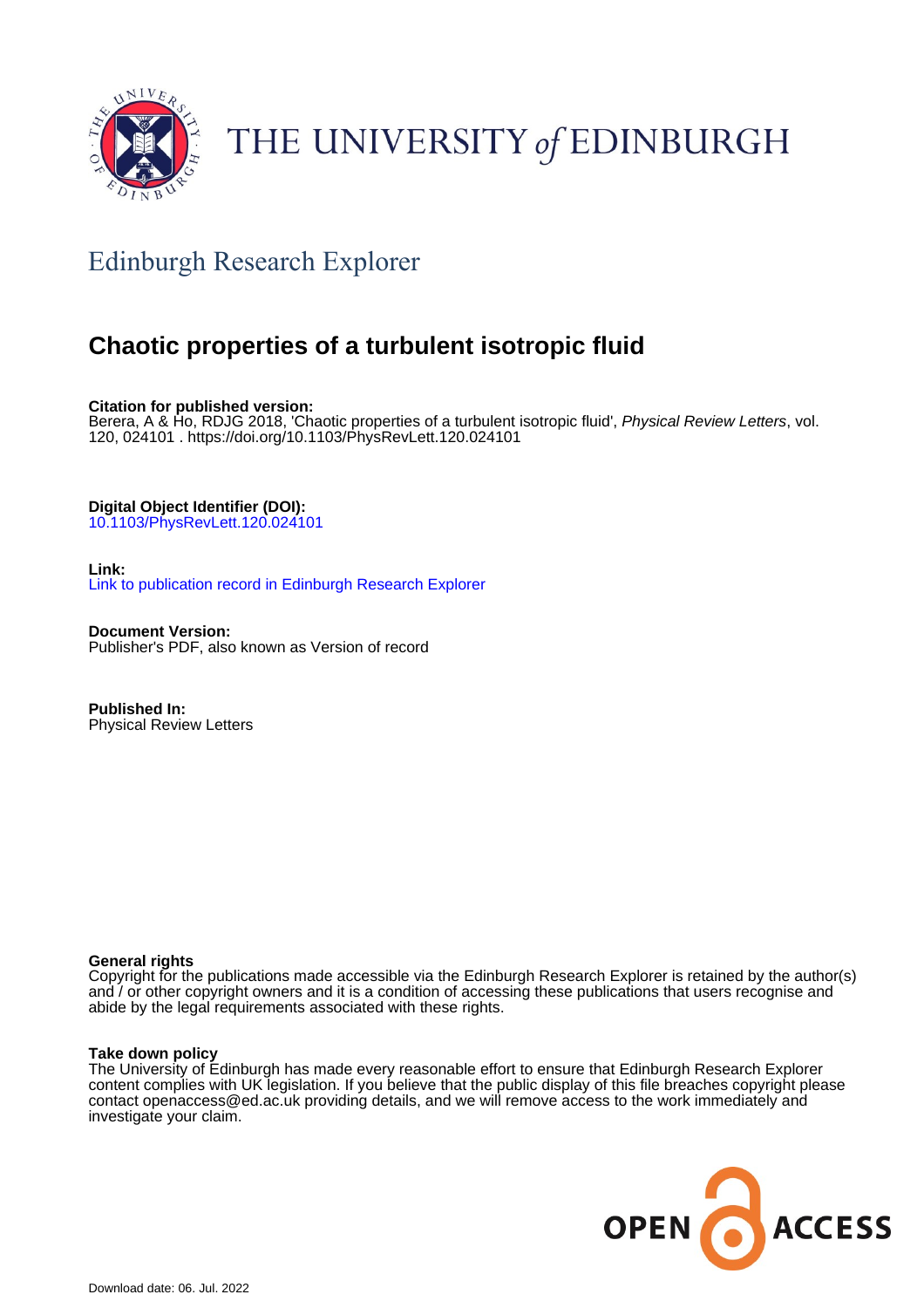#### Chaotic Properties of a Turbulent Isotropic Fluid

Arjun Berera<sup>[\\*](#page-5-0)</sup> and Richard D. J. G.  $Ho^{\dagger}$ 

SUPA, School of Physics and Astronomy, University of Edinburgh, JCMB, King's Buildings, Peter Guthrie Tait Road, Edinburgh EH9 3FD, United Kingdom

<span id="page-1-0"></span>(Received 4 April 2017; revised manuscript received 18 August 2017; published 12 January 2018)

By tracking the divergence of two initially close trajectories in phase space in an Eulerian approach to forced turbulence, the relation between the maximal Lyapunov exponent  $\lambda$  and the Reynolds number Re is measured using direct numerical simulations, performed on up to 2048<sup>3</sup> collocation points. The Lyapunov exponent is found to solely depend on the Reynolds number with  $\lambda \propto Re^{0.53}$  and that after a transient period the divergence of trajectories grows at the same rate at all scales. Finally a linear divergence is seen that is dependent on the energy forcing rate. Links are made with other chaotic systems.

DOI: [10.1103/PhysRevLett.120.024101](https://doi.org/10.1103/PhysRevLett.120.024101)

Turbulence displays chaotic dynamics [\[1\]](#page-5-2) and ideas from chaos theory find many different applications in turbulence including the dispersion of pairs of particles [\[2](#page-5-3)–5], the presence of Lagrangian coherent structures [\[6\],](#page-5-4) turbulent mixing [\[7\]](#page-5-5), turbulent transitions [\[8\],](#page-5-6) and predictability [9–[13\]](#page-5-7). Chaos has been seen and applied in systems as diverse as quantum entanglement, where the classical dynamical properties are linked to the quantum counterparts [\[14,15\]](#page-5-8), planetary dynamics [\[16\]](#page-5-9), and biological systems [\[17\]](#page-5-10).

Using the Eulerian approach, we track the divergence of fluid field trajectories, which initially differ by a small perturbation. We do a model independent analysis, evolving the Navier-Stokes equations for three dimensional homogeneous isotropic turbulence (HIT) using direct numerical simulation (DNS). The Eulerian approach to the study of the chaotic properties of turbulence has received only limited numerical tests prior to this Letter. Amongst approximate models, there have been eddy damped quasi-normal Markovian (EDQNM) closure approximations [\[18\]](#page-5-11) and shell model studies [19–[21\].](#page-5-12) Amongst exact DNS studies, there have been some in two dimensions [22–[24\]](#page-5-13) and single runs in three dimensions at comparatively small box sizes [\[25,26\],](#page-5-14) all more than a decade and a half ago. This Letter tests the theory of Ruelle [\[27\]](#page-5-15) relating the maximal Lyapunov exponent  $\lambda$  and Re in DNS of HIT in a Eulerian sense. The paper also examines the time history of the divergence and finds a uniform exponential growth rate across all scales at an intermediate time and shows a linear growth for late time in three dimensional HIT. The simulations are also the largest yet for measuring the Eulerian aspects of chaos in HIT for DNS, performed on up to 20483 collocation points and reaching an integral scale Reynolds number of 6200. This allows a more accurate measurement of the Re dependence of  $\lambda$ .

For a chaotic system, an initially small perturbation  $|\delta u_0|$ should grow according to  $|\delta u(t)| \simeq |\delta u_0| e^{\lambda t}$  where t is time.

It is theoretically predicted that the Lyapunov exponent should depend on the Reynolds number according to the rule [\[27,28\]](#page-5-15)

$$
\lambda \sim \frac{1}{\tau} \sim \frac{1}{T_0} \text{Re}^{\alpha}, \qquad \alpha = \frac{1-h}{1+h}.
$$
 (1)

The Holder exponent, h, is given by  $|u(x+r)-u(x)| \sim Vl^h$ , where  $V$  is the rms velocity,  $l$  the size of the eddy,  $Re = V L / \nu$  the integral scale Reynolds number,  $L =$  $(3\pi/4E)$   $\int (E(k)/k)dk$  the integral length scale, E the energy,  $\nu$  the viscosity,  $T_0 = L/V$  the large eddy turnover time,  $\tau = (\nu/\epsilon)^{1/2}$  the Kolmogorov time scale, and  $\epsilon$  the dissipation rate. In the Kolmogorov theory, h is predicted to be 1/3 and so  $\alpha$  is predicted to be 1/2 [\[27](#page-5-15)–29].

Some of the new results found in this Letter from the Eulerian approach are inaccessible to the Lagrangian approach, such as the linear growth rate of the divergence at late times which has no direct Lagrangian counterpart. The paper also highlights different results from the two approaches. For instance, within the Lagrangian approach, the relation  $\lambda \tau \approx$  const has been found before in tracer particles [\[5,30\]](#page-5-16) and for infinitesimal volume deformation [\[31\]](#page-5-17). Furthermore, these results suggest that  $\lambda \tau$  decreases slightly with Reynolds number, and that due to intermittency corrections this implies  $\alpha$  < 0.5 [\[19,30\]](#page-5-12). As will be shown, we find that in the Eulerian approach  $\lambda \tau$  increases slightly with Reynolds number, which is consistent with our result that  $\alpha > 0.5$ . There is nothing which says the Lyapunov exponent in the Eulerian and Lagrangian frames should be the same. An example is ABC flow in which the Lyapunov exponent in the Lagrangian frame is positive but in the Eulerian frame is nonpositive [\[32\]](#page-5-18). The prediction of Ruelle for turbulence does not distinguish between Eulerian and Lagrangian frames [\[27\]](#page-5-15).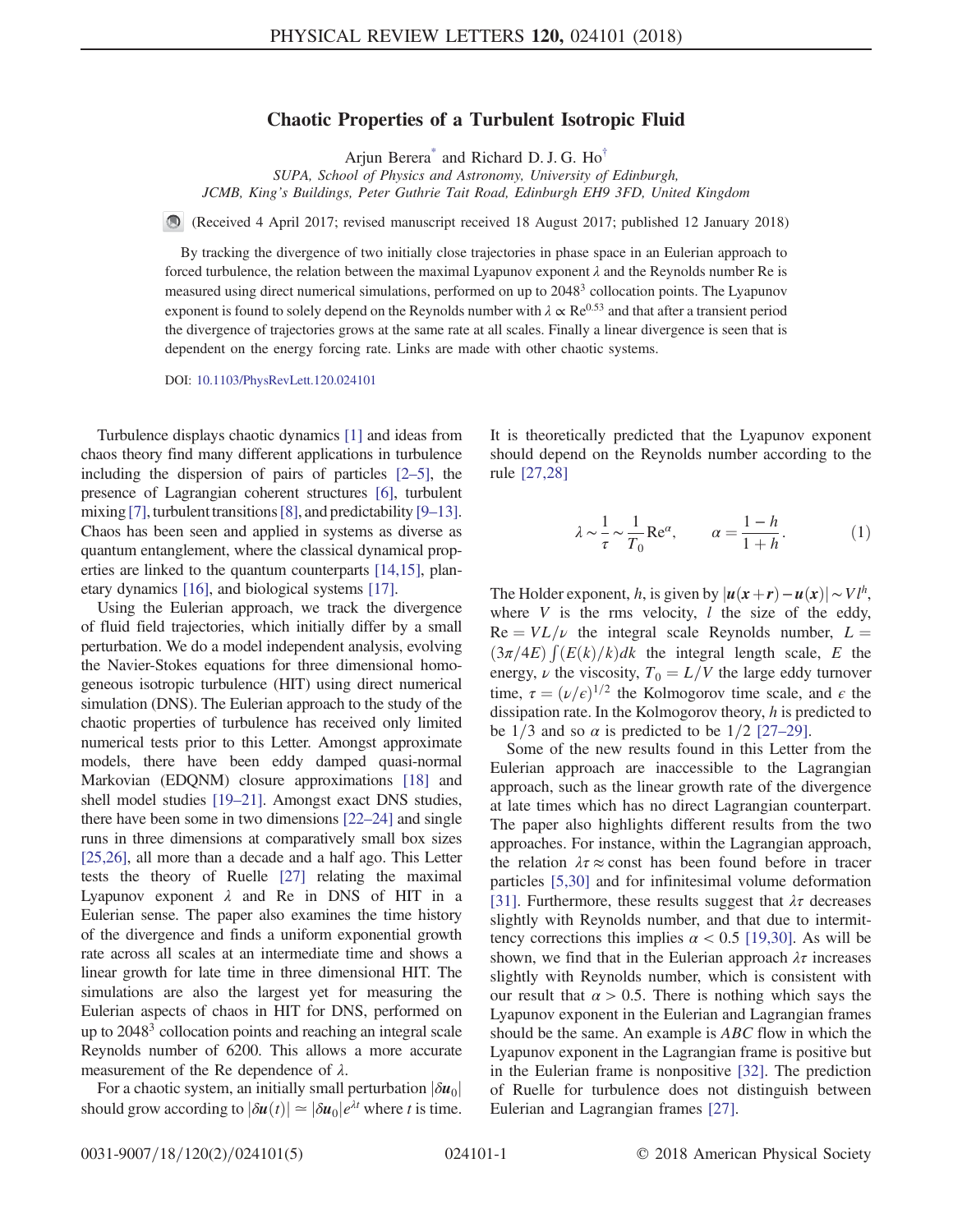We perform DNS of forced HIT on the incompressible Navier-Stokes equations using a fully de-aliased pseudospectral code in a periodic cube of length  $2\pi$ 

$$
\partial_t \mathbf{u} = -\nabla P - \mathbf{u} \cdot \nabla \mathbf{u} + \nu \Delta \mathbf{u} + f, \qquad \nabla \cdot \mathbf{u} = 0, \tag{2}
$$

<span id="page-2-0"></span>where  $\boldsymbol{u}$  is the velocity field, P the pressure,  $\nu$  the viscosity, and f the external forcing. The density was set to unity [\[33\]](#page-5-19). The primary forcing used was a negative damping scheme which only forced the low wave numbers (large scales),  $k_f$  = 2.5, according to the rule

$$
\hat{f}(\mathbf{k},t) = \frac{(\epsilon/2E_f)\mathbf{u}(\mathbf{k},t) \text{ if } 0 < |\mathbf{k}| < k_f,}{0 \text{ otherwise,}} \tag{3}
$$

where  $E_f$  is the energy in the forcing band and  $u(k, t)$  is the Fourier coefficient of field  $u$ . This well-tested forcing function [\[34,35\]](#page-5-20) allows the dissipation rate,  $\epsilon$ , to be known a priori. We set  $\epsilon$  to 0.1 for all runs unless otherwise stated. A full description of the code, including the forcing, can be found in [\[36\].](#page-5-21) The Reynolds number quoted throughout this Letter is the integral scale Reynolds number, Re, which was changed by varying  $\nu$ . The simulations were well resolved, with  $k_{\text{max}}\eta > 1$  for all simulations, where  $k_{\text{max}}$  is the largest wave number in the simulation and  $\eta$  the Kolmogorov length.  $T_0$  and L vary between simulations. Over resolved simulations, with  $k_{\text{max}}\eta \gg 1$ , were performed to test if the box size had a statistically significant effect on the results and this was not the case. All simulations parameters are given in the Supplemental Material [\[37\].](#page-5-22)

To implement the perturbation, a copy of the evolved field  $u_1$  was made and perturbed slightly to create field  $u_2$ . This perturbation was achieved by not calling the forcing function at one particular time step. This meant that the perturbation would be in the band of wave numbers  $0 < |k| < k_f$  and would depend nontrivially on the field itself by Eq. [\(3\).](#page-2-0) The difference field  $\delta u = u_1 - u_2$  was then calculated. Fields  $u_1$  and  $u_2$  were then evolved independently and the statistics of  $\delta u$  were tracked. The same realization of the external forcing is used on both fields. The key statistic measured was the energy spectrum of the field,  $E(k, t)$ , which in Fourier space is defined by

$$
E(k,t) = \frac{1}{2} \int_{|k|=k} dk |\hat{u}(k,t)|^2,
$$
 (4)

with total energy,  $E(t) = \int_0^\infty dk E(k, t)$ . Analogously, we define the energy of the difference spectrum,  $E_d(k, t)$  as

$$
E_d(k,t) = \frac{1}{2} \int_{|k|=k} dk |\hat{u}_1(k,t) - \hat{u}_2(k,t)|^2, \qquad (5)
$$

which is useful in assessing the degree of divergence of two fields at a particular scale. We then similarly

define  $E_d(t) = \int_0^\infty dk E_d(k, t)$  as the total energy in the difference spectrum. By inspection we can see that  $|\delta u(t)| = (2E_d(t))^{1/2}.$ 

After a statistically steady state of turbulence was reached, perturbations were made for a range of Reynolds numbers from Re  $\approx 10$  to Re  $\approx 6200$  at box sizes from  $64<sup>3</sup>$  to  $2048<sup>3</sup>$ . We found that the growth of  $|\delta u|$  best fit an exponential exp $(\lambda t)$ . We multiply  $\lambda$  by  $T_0$  to nondimensionalize the simulation time. A plot of Re vs  $\lambda T_0$ is shown in Fig. [1.](#page-2-1) From the data we find a good fit to the functional form  $\lambda T_0 = CRe^{\alpha}$  with  $\alpha = 0.53 \pm 0.03$  and constant  $C = 0.066 \pm 0.008$ , in reasonable agreement with the theory value prediction [\[27\].](#page-5-15) Previous results from a shell model analysis relying on a phenomenological multifractal model to extract a fit gave  $\alpha = 0.459$  [\[19\]](#page-5-12), while other Lagrangian results have suggested  $\alpha$  < 0.5 [\[30\]](#page-5-23). We cross-checked the Re dependence using an alternative DNS implementation of HIT described in [\[39\]](#page-5-24), which gave a result within one standard error of ours (see Supplemental Material [\[37\]](#page-5-22)). In a Lagrangian study [\[30\]](#page-5-23) a decrease in  $\lambda \tau$ was associated with  $\alpha$  < 0.5. As is shown in the inset in Fig. [1](#page-2-1) our data show an increase in  $\lambda \tau$  with Re, which agrees with  $\alpha > 0.5$  found here. This shows at least one difference between the Eulerian and Lagrangian approaches, which may have some significant underlying reason worth exploring in future work.

We find that an initial perturbation must adopt a particular spectrum, described below for  $E_d(k)$ , before  $E_d(k)$  grows uniformly at all scales and maintains this profile during exponential growth. This particular spectrum is shown in Fig. [2](#page-3-0) for a run with  $Re \approx 2500$ . The spectrum of  $E_d(k)$  has three main characteristics; at low k there is an approximately  $k^3$  power law dependence, at intermediate k

<span id="page-2-1"></span>

FIG. 1. The main plot shows Re against  $\lambda T_0$  and the fit  $0.066Re<sup>0.53</sup>$  as a solid black line. Errors for the higher wave numbers are comparable to the size of the points and are not included for clarity. The lower wave numbers have larger error. A line of  $Re^{0.5}$  fit to the data is shown in dashed red (gray). The inset shows  $\lambda \tau$  against Re for the same data.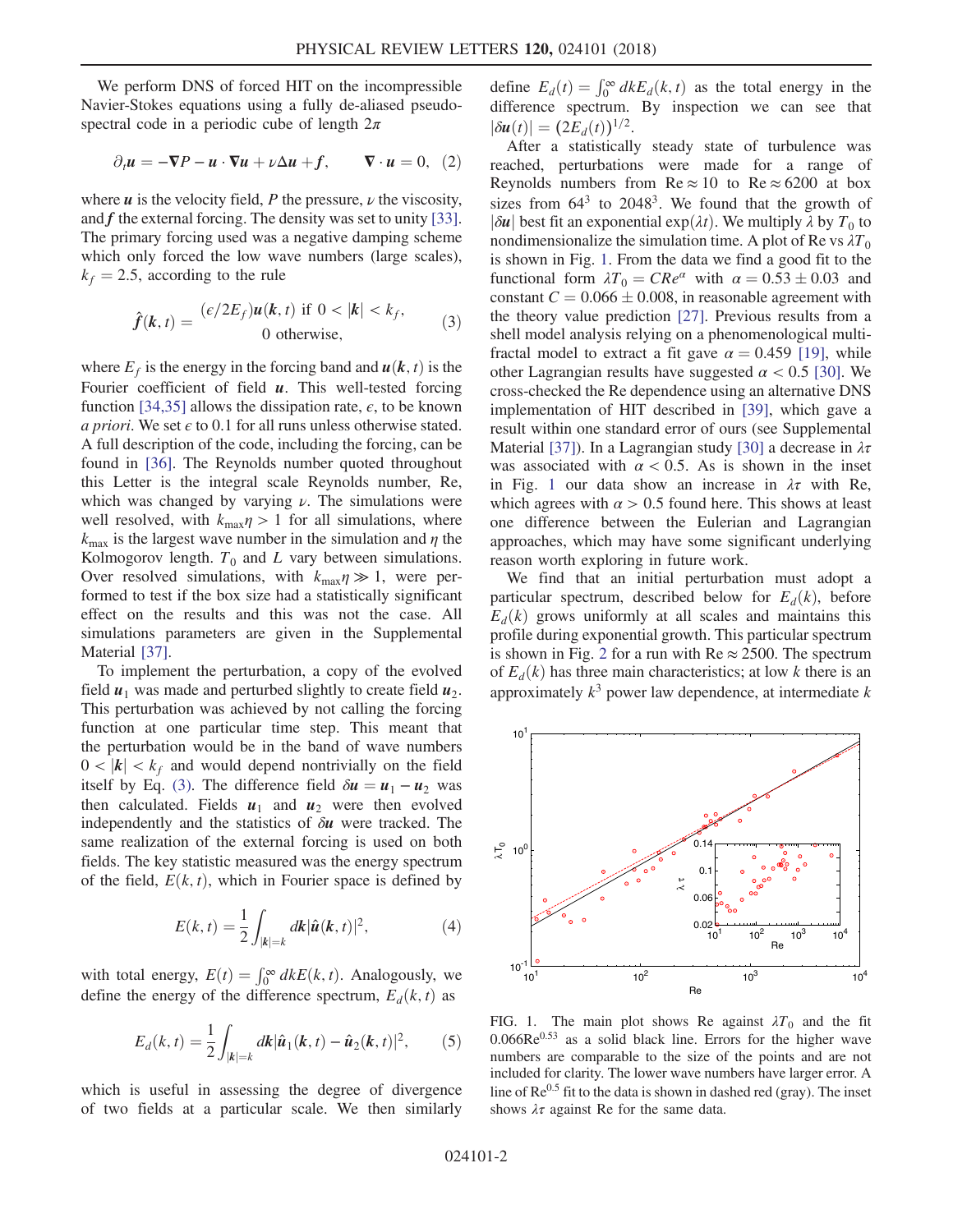<span id="page-3-0"></span>

FIG. 2.  $E_d(k)$  in black at an intermediate time for a simulation with Re  $\approx 2500$  on box size 1024<sup>3</sup>; the main plot is logarithmic and has a dashed red (gray) line showing  $k^3$ , while the inset is semilogarithmic with a dashed red (gray) line showing an exponential slope.

 $E_d(k)$  has a peak between the peaks of  $E(k)k^2$  and  $E(k)k^3$ , and for high k there is an exponential dependence on wave number, which we approximate as  $E_d(k) \sim \exp(-Sk)$ . Our DNS show that this exponential slope becomes flatter with increasing Re according to a power law; this dependence is very strong and is shown in Fig. [3](#page-3-1) which plots the relationship between Re and the magnitude of the exponential slope, S. Thus, as Re becomes large,  $E_d(k)$  becomes flat for wave numbers higher than the peak. The difference spectrum at low  $k$  for an EDQNM approximation was found to be  $k^4$  [\[18\],](#page-5-11) while in a single run of DNS it was  $k^2$ with large error [\[26\].](#page-5-25) Similar difference spectra as ours at all scales have been seen in atmospheric models [\[40\].](#page-5-26)

To understand the origin of the peak in  $E_d(k)$ , it is useful to look at the theory of [\[27\],](#page-5-15) where it is assumed that the maximal Lyapunov exponent is inversely proportional to

<span id="page-3-1"></span>

FIG. 3. |S| vs Re with fit 15.1  $*$  Re<sup>−0.91</sup>, where high-k behavior of  $E_d(k)$  is approximated as exp $(-Sk)$ .

the smallest characteristic eddy time, which is the Kolmogorov time  $\tau$ . Naively we might expect that the peak of  $E_d(k)$  to be  $k_n$ , the wave number corresponding to  $\eta$ , which is the Kolmogorov length scale with  $\eta = (\nu^3/\epsilon)^{0.25}$ . This is not observed. Instead, we can define a frequency for eddies at wave number k of  $f(k)$ k where  $f(k) = \sqrt{E(k)k}$  [\[41\]](#page-5-27). This would make the divergence dominated by the eddies of the size of the peak of  $E(k)k^3$ , which is close to the observed peak of  $E_d(k)$ .

It is also interesting to plot the growth of  $E_d(k)/\langle E(k)\rangle$ for selected wave numbers as is done in Fig. [4](#page-3-2), for the run with Re  $\approx 2500$  on box size 1024<sup>3</sup>, with angled brackets representing a steady state average. The perturbation was performed at the forcing wave numbers,  $k < k_f$ . There are three stages of growth. The first stage is a transient stage during which the characteristic  $E_d(k)$  spectra is adopted. For the low wave number perturbation, the large scales remain close for at least one  $T_0$ , waiting until the small scale divergence has reached a certain size, as seen before in one dimensional atmospheric models [\[42\]](#page-5-28). This is the cause for the different behavior of  $k = 1, 2$  in Fig. [4](#page-3-2) compared to the other wave numbers. In our simulations  $E_d(k) \sim t^2$  for the small scales when the perturbation was made at low wave number. If the perturbation is made at high wave number, the large scales do not remain close and there is an initial convergence of the fields, as seen in 2D turbulence, suggesting a common behavior [\[23\]](#page-5-29). If the perturbation is made at low wave number then there is no initial convergence.

Note that, although the plot in Fig. [4](#page-3-2) is of one particular initial state and initial perturbation vector, we find that the

<span id="page-3-2"></span>

FIG. 4. The growth of  $E_d(k)/\langle E(k)\rangle$  for selected wave numbers with time for a simulation with Re  $\approx 2500$  and box size 1024<sup>3</sup>. The wave number increases upwards, the plotted wave numbers are  $k = 1, 2, 5, 20, 100$ , in turn these are represented by crosses, empty squares, solid circles, solid squares, and empty circles. The red (gray) line follows wave number  $k = 20$  and shows the  $t^2$ dependence for early times. The perturbation was performed at low k, at all wave numbers between 0 and 2.5.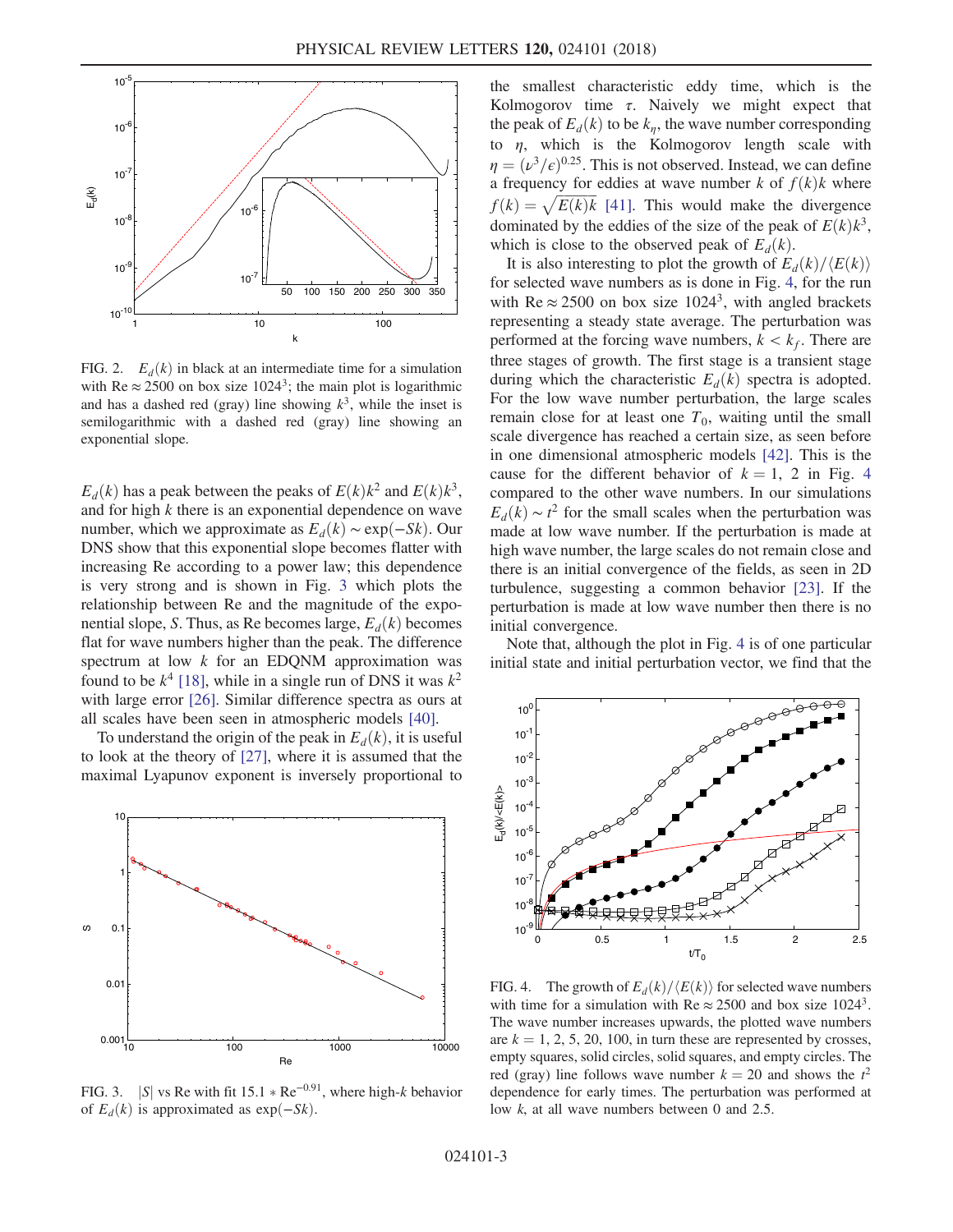presence of these three stages appears to be independent of the form of the perturbation made and initial state. Only the initial transient stage depends on the form of the perturbation. Perturbations made at high wave number exhibited the same form in the latter two stages as those made at low wave number. This suggests it is a characteristic feature of the difference field evolution.

The second stage is the exponential growth stage, where it is notable that all scales grow at the same exponential rate and this exponent is the same as the maximal Lyapunov exponent. In test simulations, forcing was performed at intermediate wave numbers so that wave numbers lower than the inertial range could be simulated. These simulations also showed the same exponential growth rate at every scale, including those larger than the forcing scale. This suggests it is not a feature of the well-known forward cascade of energy in turbulence. This scale independent growth has also been seen in quasigeostrophic turbulence in a channel [\[43\],](#page-5-30) atmospheric models [\[40,44\],](#page-5-26) and other systems of nonlinear equations [\[45,46\].](#page-5-31) We now also measure it in a large turbulent simulation. In Fig. [4](#page-3-2) this stage is relatively short but can be extended arbitrarily by having a smaller perturbation; these checks also showed our perturbation could be considered infinitesimal.

The third stage is the late time saturation stage, the details of which depend on the size of the inertial range. At late times, the growth of  $E_d(t)$  enters a linear stage before saturation, which is entered as soon as  $dE_d(t)/dt \approx \epsilon$ . This implies that the threshold energy is  $E_d \approx \frac{\epsilon}{2\lambda}$ . If this energy is greater than the saturation of the difference, then the growth of the difference is exponential until it saturates.  $E_d$  for runs at Re  $\approx 130$  and Re  $\approx 800$  are shown in the inset of Fig. [5](#page-4-0), where late time starts at  $t \approx 20$  for Re  $\approx 130$  and  $t \approx 7$  for Re  $\approx 800$ .

<span id="page-4-0"></span>

FIG. 5. The main plot shows  $\epsilon$  against  $dE_d(t)/dt$  at late times before saturation, with error shown on measured slope and fit 1.12 $\epsilon$ . The inset shows  $E_d$  for a run with Re  $\approx 800$  on the left and  $Re \approx 130$  on the right in black with dashed red (gray) line with slope  $\epsilon$ .

By varying the rate of dissipation we can see the dependence of this linear growth rate on  $\epsilon$ , which is the energy input rate for a statistically steady state system. A plot of  $\epsilon$  against  $dE_d(t)/dt$  for late times is shown in Fig. [5](#page-4-0). The values here are not normalized and we find  $dE_d(t)/dt=1.12\epsilon$ .  $dE_d(t)/dt$  is really a quantification of the rate of separation of trajectories in phase space, which is related to information creation, i.e. Kolmogorov-Sinai (KS) entropy. If it is possible to interpret  $dE_d(t)/dt$  as the KS entropy, we can relate our results with corollary (2.2) of [\[47\]](#page-5-32) which shows that the upper bound of the KS entropy in an isothermal fluid in equation (2.9) of [\[47\]](#page-5-32) is related to the dissipation.

The findings of linear growth in  $E_d$  at late time in a 2D DNS of turbulence were justified on the basis that there is a characteristic time scale for the eddies  $\tau(k) \sim k^{-2/3}$  [\[24\]](#page-5-33), which is in agreement with the definition of our frequency  $f(k)k$ . However, in our data we find instead that  $\tau(k) \sim k^{-1/3}$ . This linear growth at late times does not have a clear Lagrangian counterpart. For high Re the exponential growth phase may be very brief and so the majority of the divergence will be dominated by the linear growth, which only depends on the dissipation. In this way the divergence of two velocity field trajectories may be universal in the Kolmogorov sense at high Re.

We have found that, if one scale  $E_d(k)$  diverges exponentially, then all scales do so. This could indicate the presence of a turbulent regime. If there is no turbulent regime, then there are no scales which diverge exponentially in the Eulerian framework. This is different to the Lagrangian case. Instead of associating the inverse Lyapunov exponent with Kolmogorov time  $\tau$ , a slight reinterpretation of Ruelle's theory is to associate the characteristic time with  $l_T/V$  where  $l<sub>T</sub>$  is the Taylor microscale, which only exists if an inertial range exists (see Supplemental Material [\[37\]](#page-5-22) for data). This would also give  $\alpha$  close to 0.5. This quantity uses the largest velocity and smallest length scale exclusive to turbulence to achieve the smallest time scale.

In summary, we have shown that the degree of chaos for forced HIT appears to be uniquely dependent on the large scale Reynolds number according to the law  $\lambda T_0 \sim \text{Re}^{0.53}$ . Divergence does not occur at all scales until the velocity field difference spectrum adopts a characteristic form. After this spectrum is adopted, the normalized energy difference spectrum  $E_d(k)/\langle E(k)\rangle$  grows similarly for all wave numbers at intermediate times. Because of the shape of the spectrum, the smallest length scales will become decorrelated long before the largest length scales, as has been predicted before [\[9\]](#page-5-7). At the large scales, predictability for a fixed tolerance should be possible for much longer than at the smallest scales. The late time growth of  $E_d(t)$ was found to be linear and approximately equal to the energy input rate.

This Letter has made thorough numerical demonstrations of the links between chaos and turbulence in a Eulerian